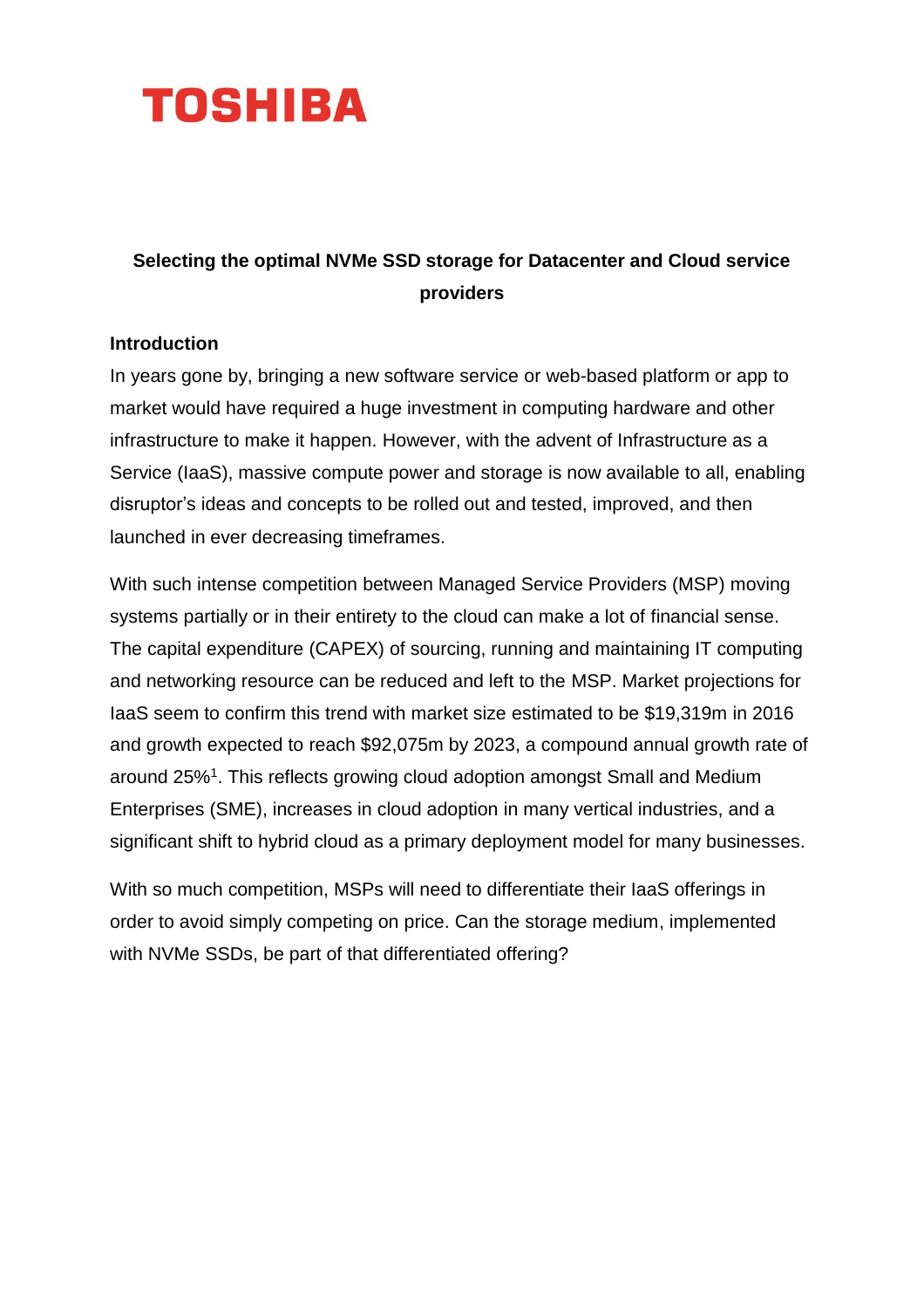

#### **CAPEX headaches move elsewhere**

The CAPEX headache now lies with the MSP, with them having to ensure that their data centers provide the computing resource, networking speed and availability, along with adequate storage to fulfill the needs of their clients. Storage is one key element of the solution where careful investment is required. Uptime, availability and compute performance are all key criteria when selecting an IaaS provider, but there is a basic assumption that the data managed will be stored with integrity and in a manner that ensures it can be quickly recovered should something go wrong. Transfer speed and capacity of individual drives are two key performance measures that will be compared when reviewing suppliers. Furthermore, power consumption, along with heat generation, are also crucial to operational expenditure that impacts overall costs associated with cooling and dimensioning of uninterrupted power supplies. Beyond these criteria, reliability and the warranty period of the drives must also be reviewed, since these impact service level agreements (SLA) towards customers and how often the hardware will need to be replaced. These are areas where the Toshiba CM5 Series of NVMe SSDs can help.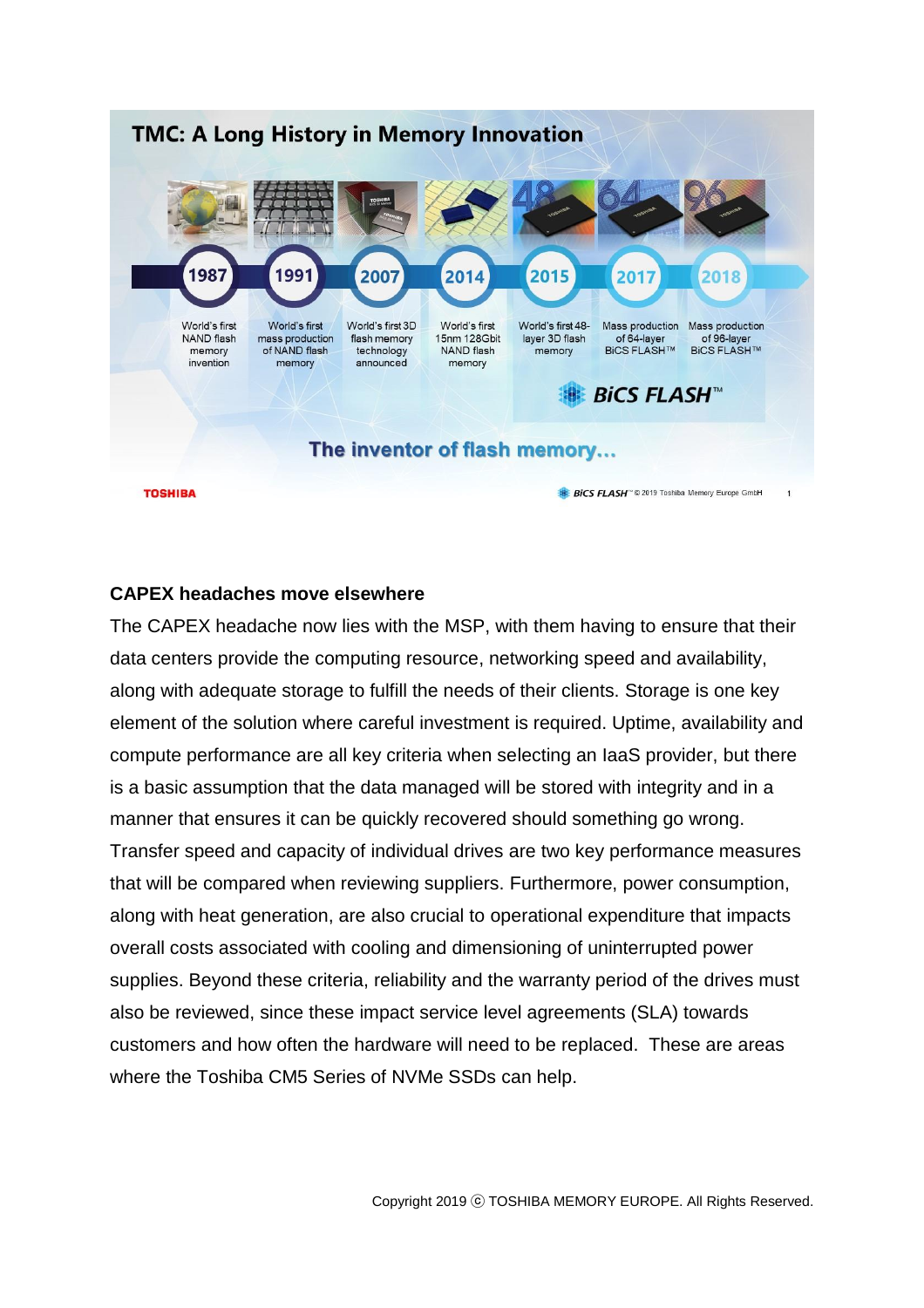## **Comparing SSD options**

Solid-state drives (SSD) contribute significantly to the overall performance of data center servers with their speed and response to I/O requests leaving more computing power available for the user's applications. The drive's interface also needs to be considered. With essentially instant access provided by the underlying flash memory of the drive, legacy interfaces such as SATA remain a bottle-neck in accessing data. Here it is worth selecting server hardware that supports NVMe interface drives.

To make the most of the investment it is also necessary to compare drive endurance and reliability. One measure used here is Drive Write Per Day (DWPD), although some suppliers may define this in Terabytes Written (TBW). The reliability of the drive will be given as the number of hours for the mean time to failure (MTTF), while the warranty period can also be used to gauge the manufacturers expected product lifetime.

The last, and perhaps typically overlooked, aspect is the underlying technology used to implement the flash memory of the SSD. It is here that the endurance, speed and capacity is implemented and relies upon continuous advances in silicon chip technology. Toshiba, as the inventor of flash memory, is well positioned to provide innovative storage solutions based upon cutting-edge technologies. Today's flash memories use minute lithography of down to 15nm enabling masses of storage cells to be implemented on a silicon die. Thanks to advanced manufacturing technology, Toshiba Memory has led the way into 96 layer NAND flash storage. This allows customers to take advantage of denser capacity per storage unit while keeping power consumption low.

## **Differentiating the service offering**

The challenge with devolving the hardware choices from the end customer is that they become largely divorced from the underlying technology and the potential value it could offer their business. IaaS providers need to evaluate how the hardware investments they have made can be monetized through differentiated service offerings.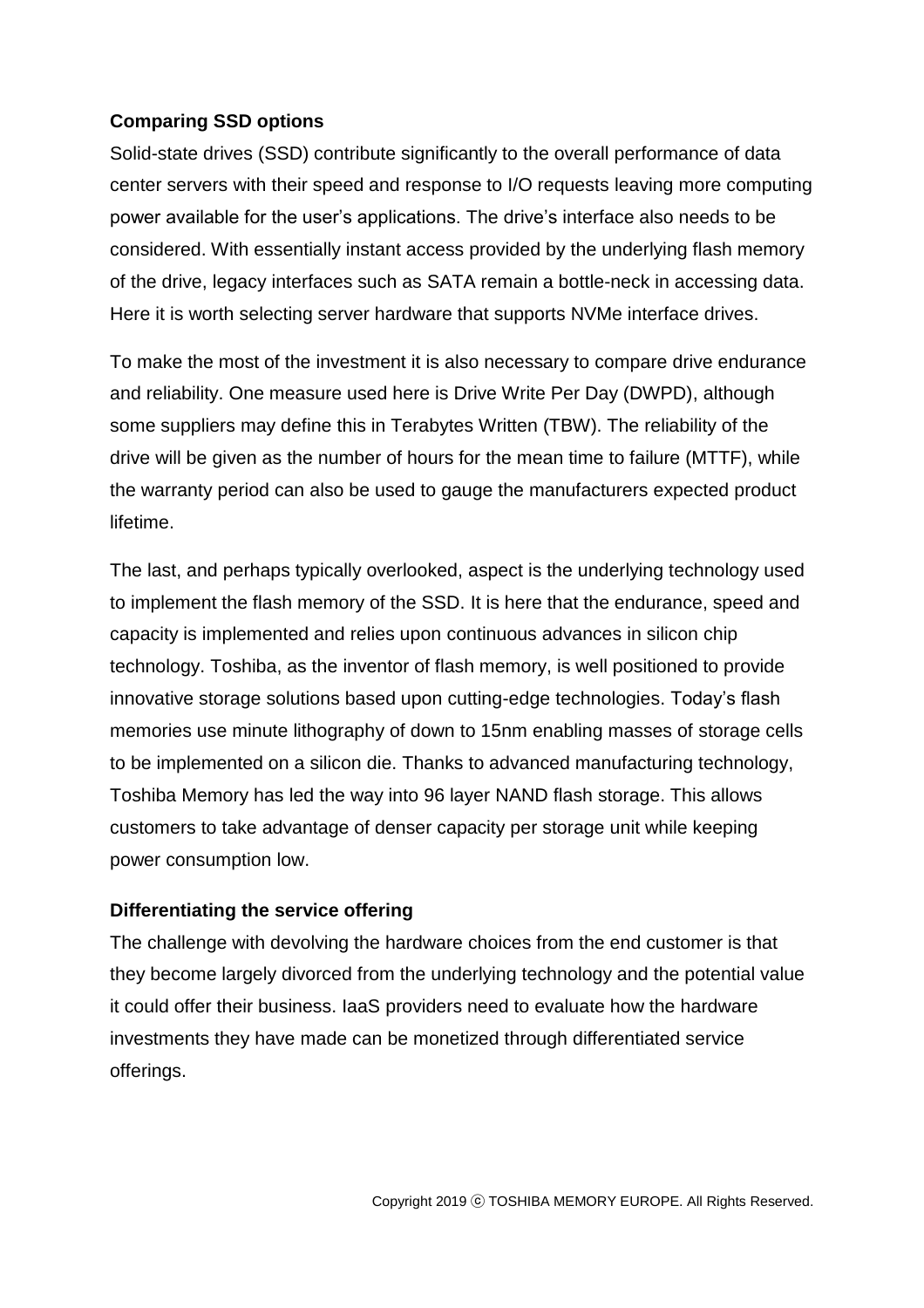Performance is one obvious value-add, enabling severs utilizing NVMe SSDs to be superior in performance compared to legacy storage solutions. The endurance of the Toshiba Memory NVMe SSD could also be used as a selling point, especially for customers who require flexibility for their application workload. With its power loss protection, the Toshiba Memory CM5 NVMe SSD additionally provides a higher data integrity safeguard.



Finally, the security of the data storage technology is a modern world problem we face. The Toshiba Memory CM5 NVMe enterprise SSDs provide a range of encryption options. Since today's data centers are well protected against both physical and cyber-attacks, the CM5 SSD series provides a further layer of data privacy with their certified encryption algorithm.

## **Enterprise NVMe SSDs for mixed use**

To provide such premium options to IaaS customers, SSD drives need to be sourced that can deliver on the promise of such differentiated services. One potential solution is the CM5 family NVMe SSDs from Toshiba. Featuring 64-layer 3D BiCS FLASH™ TLC memory devices, the drives offer capacities of up to 15.36TB storage ranging from 1 to 3 DWPD. They are available in a 2.5" (15mm Z-height) form factor, supporting an NVMe Rev. 1.3a compliant interface with PCI Express 3.0 Gen3 (4 lanes) and single/dual port support.

The CM5 family NVMe SSDs typically require just 6.0W of power in idle mode, peaking at a maximum of 11 to 18W. Throughput can be sustained at 770,000 IOPS for random read (4KiB, single port mode) and 165,000 IOPS for random write (4KiB),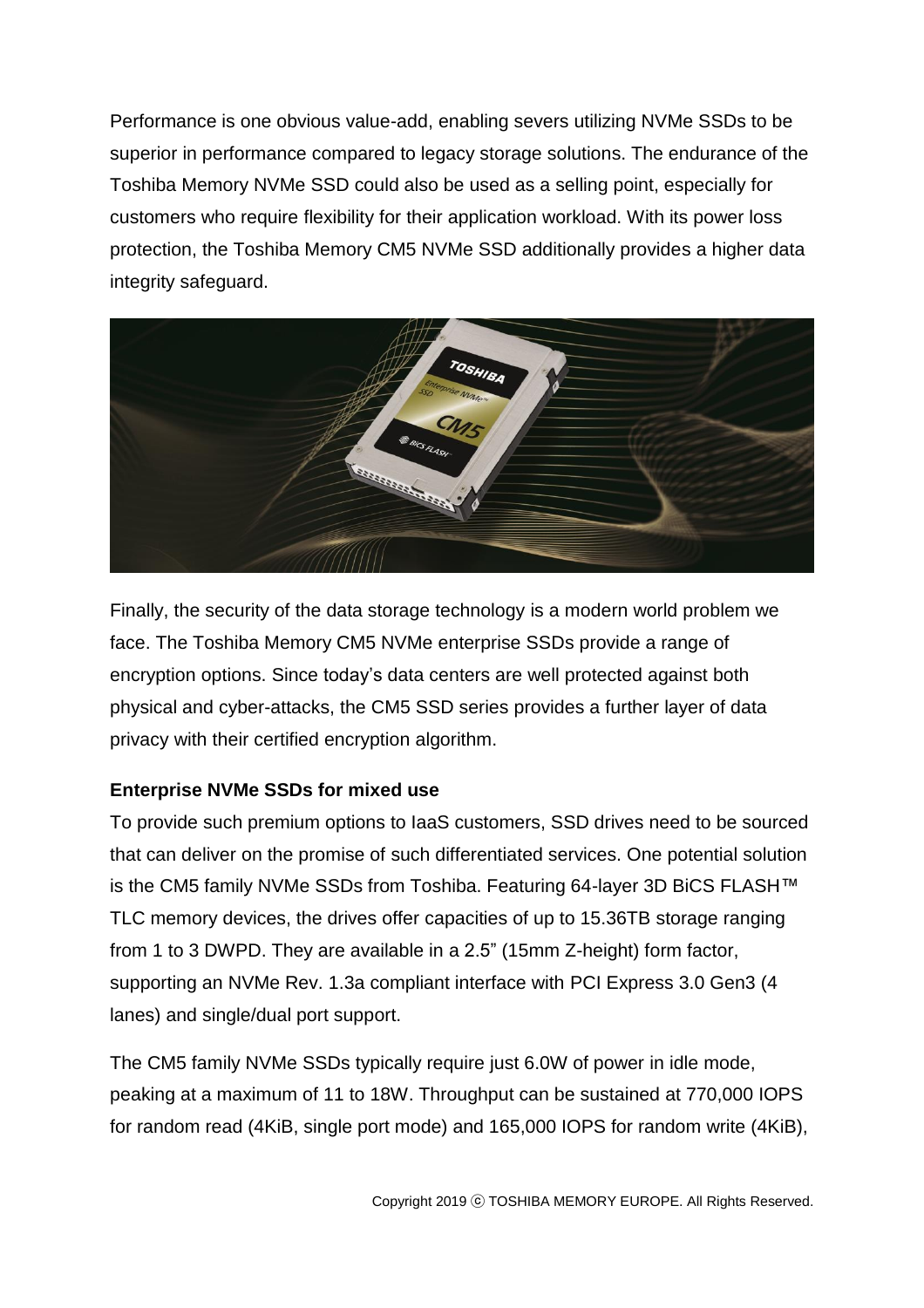while sustained 128KiB sequential reads reach 3,350 MB/s, and 3,040 MB/s for writes.

Data integrity is assured with power loss protection along with the inclusion of T10 DIF (Data Integrity Field), while the drive offers 3 DWPD for a random write workload over the 5-year warranty period. The reliability (MTTF) of 2.5M hours, keeps the failure rate low and thus ensures lower maintenance cost for the datacenter.

For those wishing to offer data encryption, models such as the 6.4TB KCM5DVUG6T40 provide a self-encrypting drive (SED) feature based upon TCG Opal technology. This provides encryption within the drive without requiring support from the host server, delivering security without impacting performance. Other models offer FIPS-based encryption, while a Sanitize Instant Erase (SIE) capability using cryptographic erase methods to invalidate user data is also available.

## **Summary**

IaaS providers risk participating in a race to the bottom on pricing as more and more competition enters the market. If instance offerings simply become a comparison of performance, network speed and storage capacity, discussions will inevitably move quickly to focus on the service price. As more SMEs shift to cloud services or hybrid cloud models, and the needs of various vertical market segments are analyzed, NVMe SSDs become more relevant for those MSP's trying to provide differentiated value add services and, ultimately, their market competitiveness.

As the pioneer of NAND flash technology, Toshiba Memory CM5 NVMe enterprise SSDs provide a storage solution that answers the dynamic requirements of the ever expanding and progressing MSP market.

**- E N D S -**